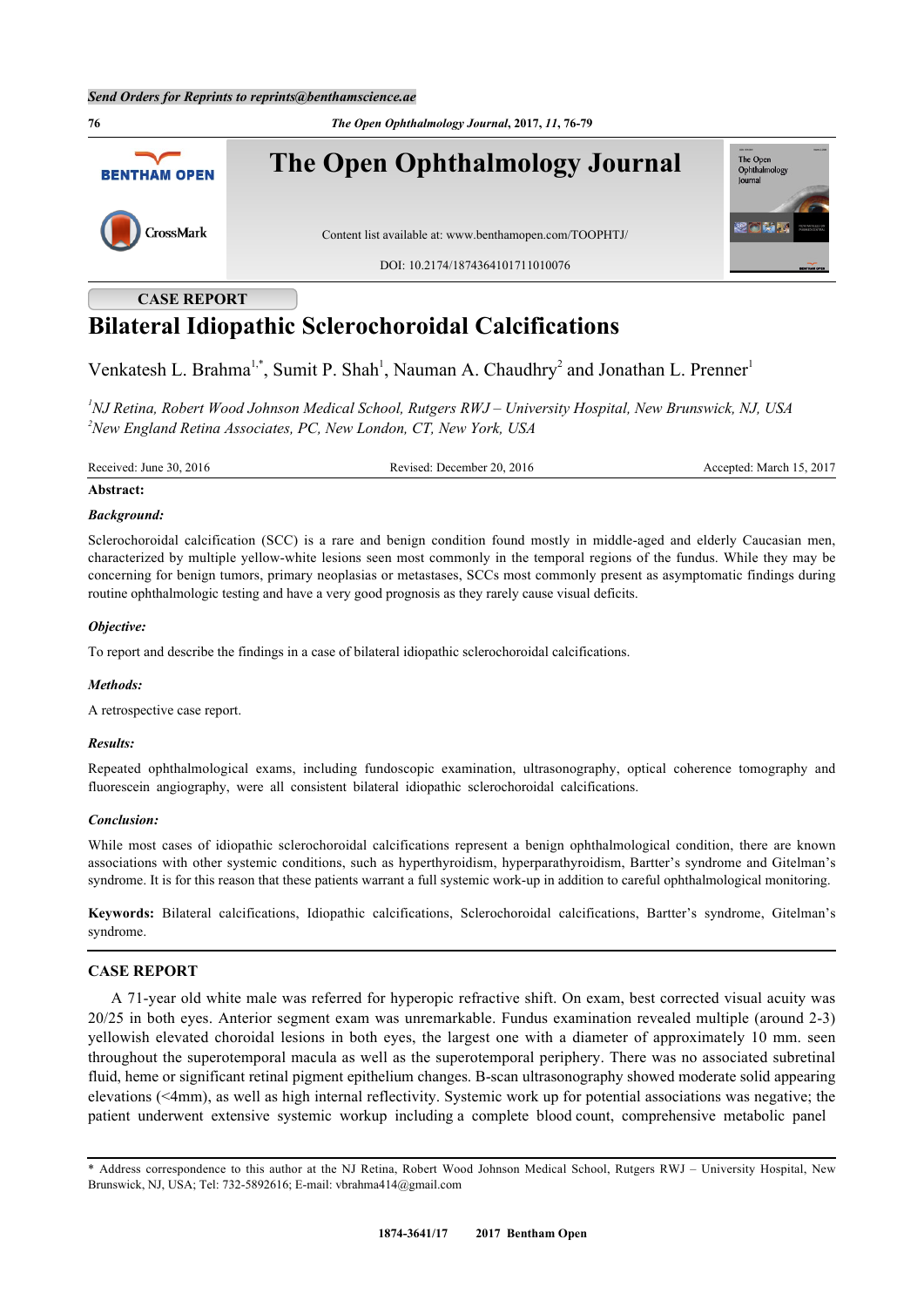(including serum calcium testing), phosphorus and magnesium levels, all of which were within normal limits.

Montage fundus photographs show yellow-white lesions in the superotemporal macula and periphery of the right and left eyes (Figs. **[1A](#page-1-0)** and **[2A](#page-2-0)**, respectively). Red-Free montage images highlight the lesions in the right and left eyes (Figs. **[1B](#page-1-0)** and **[2B](#page-2-0)**, respectively). Fluorescein angiogram shows staining in the late phase of the right and left eyes (Figs. **[1C](#page-1-0)** and **[2C](#page-2-0)**, respectively). Indocyanine green angiography showed hyper-fluorescence in the corresponding regions of the right and left eyes (Figs. **[1D](#page-1-0)** and **[2D](#page-2-0)**, respectively). Optical coherence tomography images show an elevated lesion of the choroid in the right and left eyes (Figs. **[1E](#page-1-0)** and **[2E](#page-2-0)**, respectively), with maintenance of the normal retinal architecture. Lastly, B-scan ultrasonography showed solid appearing hyper-echoic elevations in the sclera and choroid with posterior shadowing in the right and left eyes (Figs. **[1F](#page-1-0)** and **[2F](#page-2-0)**, respectively).

<span id="page-1-0"></span>

**Fig. (1).** (Right Eye Images) **A.** Montage fundus photographs show yellow-white lesions in the superotemporal macula and periphery of the right and left eyes. **B**. Red-Free montage images highlight the lesions. **C.** Fluorescein angiogram shows staining. **D.** ICGA showed hyper-fluorescence in the corresponding region. **E.** OCT images show an elevated lesion of the choroid. **F.** B-scan ultrasound show solid appearing hyper-echoic elevations in the sclera and choroid with posterior shadowing.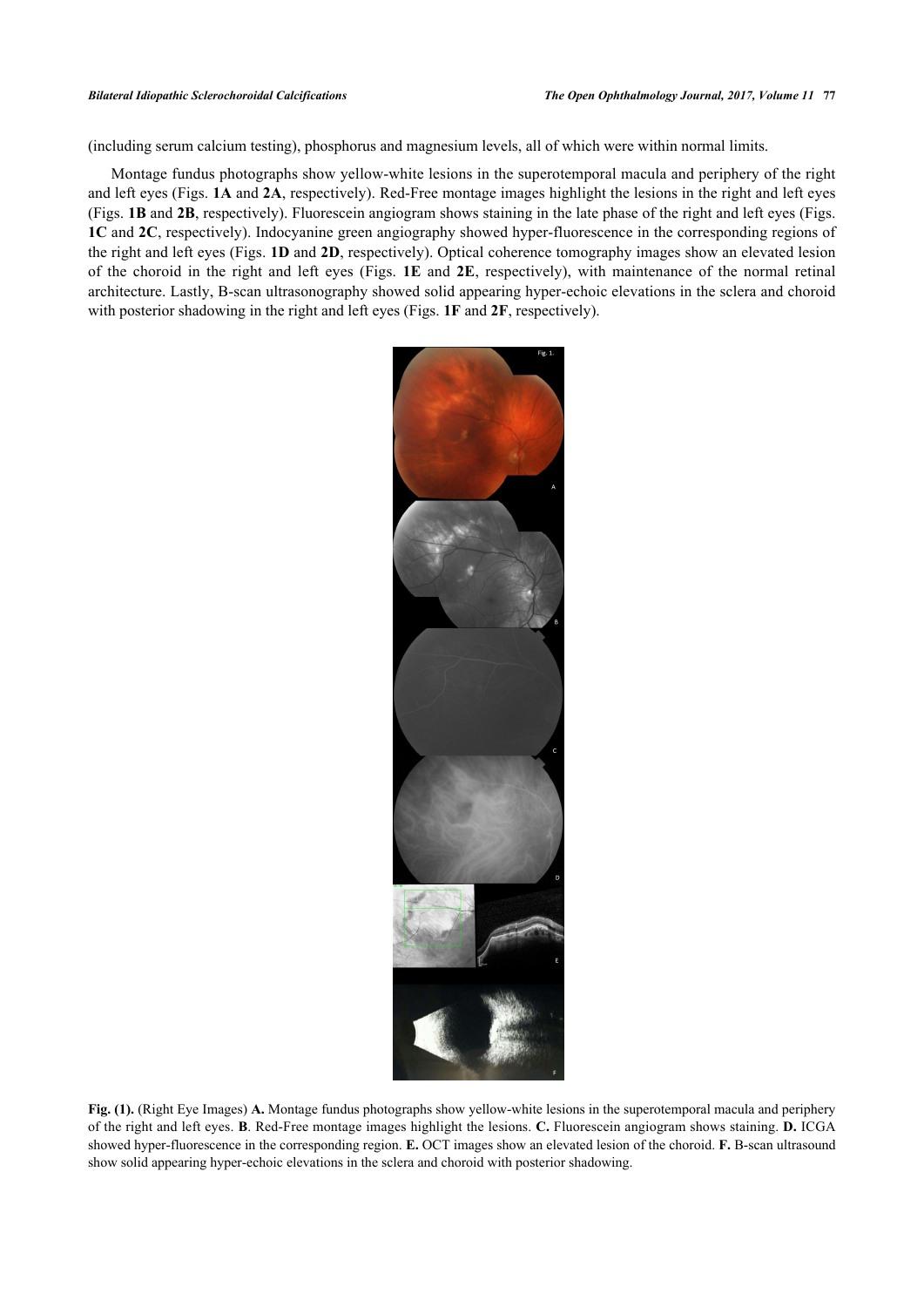# **CONCLUSION**

<span id="page-2-0"></span>Sclerochoroidal calcifications warrant a full ophthalmologic and systemic workup as a minority of the cases of SCCs are associated with endocrinologic pathology including hyperthyroidism and hyperparathyroidism[[1\]](#page-3-0). Associations have also been reported with nephrologic pathology such as Bartter's [[2](#page-3-1)] and Gitelman's syndromes [[3\]](#page-3-2). Therefore, thyroid hormone levels, calcium and phosphorus levels, magnesium levels, and BUN and creatinine are all recommended for patients suspected to have sclerochoroidal calcifications. Additionally, these patients should undergo routine ophthalmological evaluation to assess for any further progress of the disease process.



**Fig. (2).** Respective left eye images.

# **LIST OF ABBREVIATION**

**SCC** = Sclerochoroidal Calcification